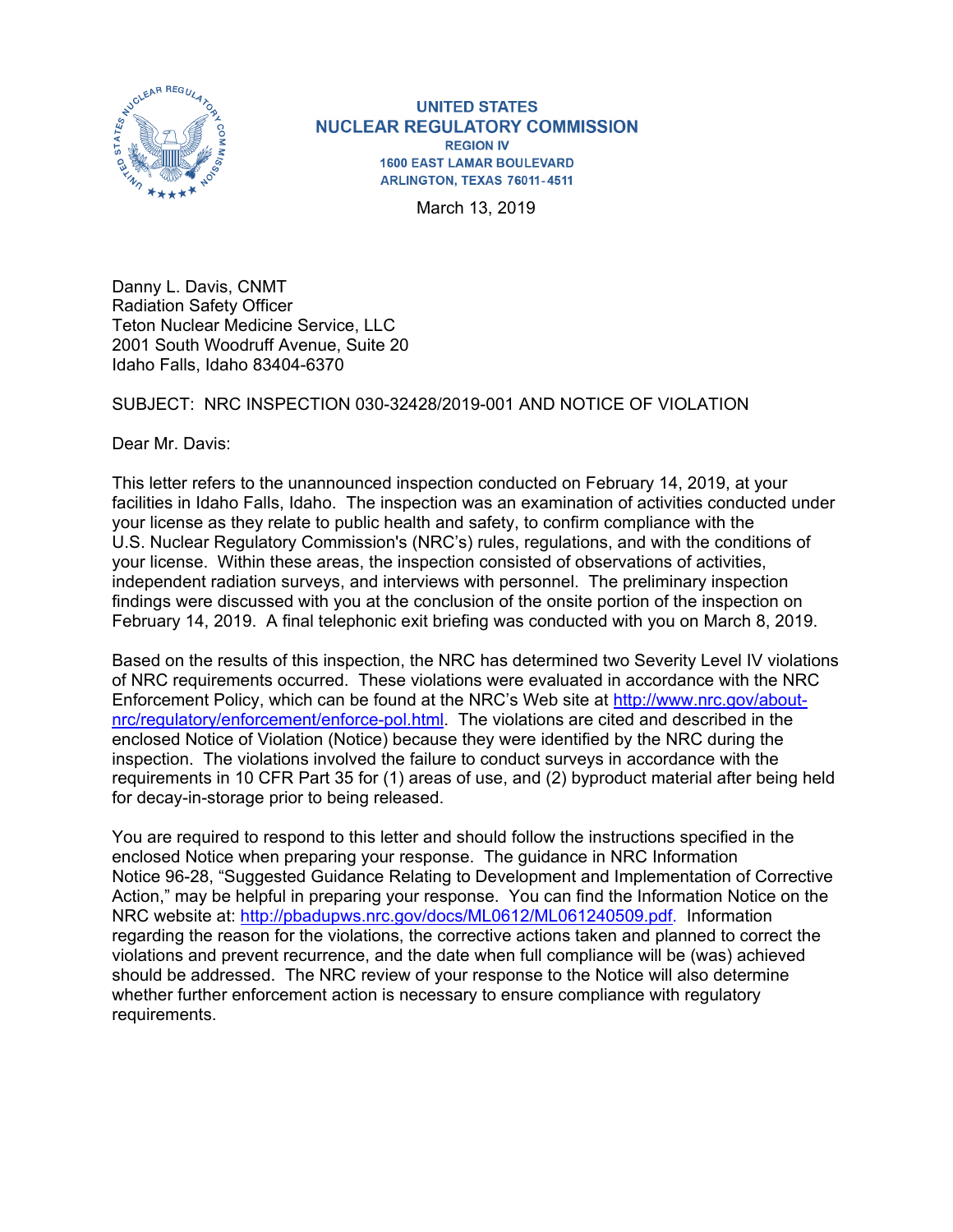In accordance with 10 CFR 2.390 of the NRC's "Agency Rules of Practice and Procedure," a copy of this letter, its enclosure, and your response will be made available electronically for public inspection in the NRC Public Document Room or from the NRC's Agencywide Documents Access and Management System (ADAMS), accessible from the NRC Web site at http://www.nrc.gov/reading-rm/adams.html.

Should you have any questions regarding this letter or the enclosed Notice, please contact Jason vonEhr at 817-200-1186, or the undersigned at 817-200-1455.

Sincerely,

/RA/

 Patricia A. Silva, Chief Materials Licensing and Inspection Branch Division of Nuclear Materials Safety

Docket: 030-32428 License: 11-27404-01

Enclosure: Notice of Violation (Notice)

cc: Kerry L. Martin, Manager Idaho Dept. of Environmental Quality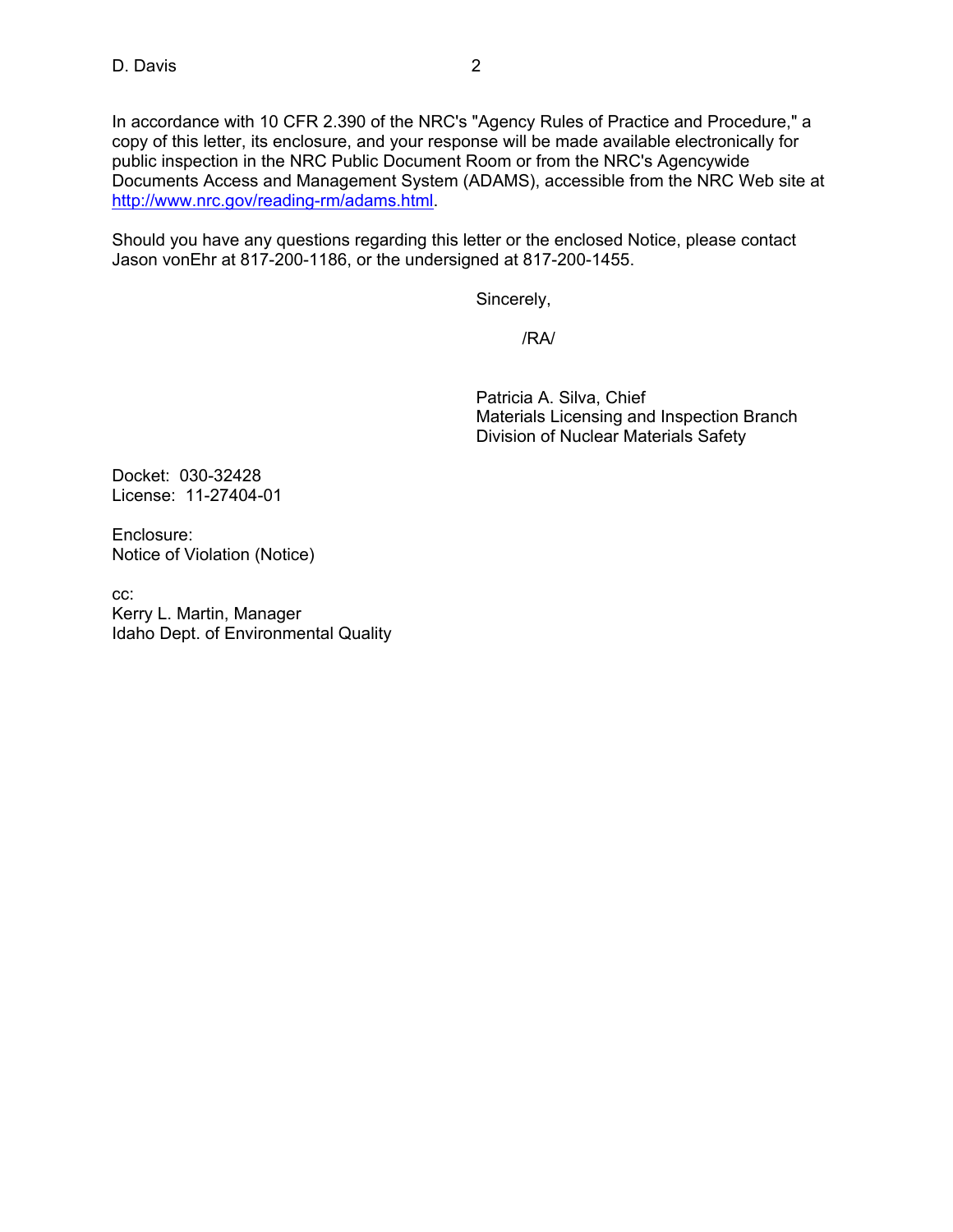NRC INSPECTION REPORT 030-32428/2019-001 - DATED March 13, 2019

## **DISTRIBUTION:**

M. Shaffer, DRA T. Pruett, D/DNMS L. Howell, DD/DNMS R4DNMS\_MLIB R. Erickson, SAO/DNMS J. Cook, SAO/DNMS B. Maier, SLO/ORA

|                         |        | S:\DNMS\Lynn DOC\Teton\Teton Nuclear Medicine Service NOV.docx |
|-------------------------|--------|----------------------------------------------------------------|
| ADAMS ACCESSION NUMBER: |        |                                                                |
| <b>EROLINIOL DAMANA</b> | ADAMO. | m New Dukliche Arreitekte                                      |

**EXAUNSI Review:** ADAMS: **D** Non-Publicly Available **Non-Sensitive** Keyword: By:<br> **EX** Yes **D** No **EX** Publicly Available **D** Sensitive  $S \Box No \Box Publicly Available$ <br>  $C:MLIB$ OFFICE SHP:MLIB C:MLIB<br>NAME JEvonEhr PASilva JEvonEhr PASi<br>/RA/ /RA/ SIGNATURE */RA/* /RA/<br>DATE 3/13/19 3/13/19 3/13/19

**OFFICAL RECORD COPY**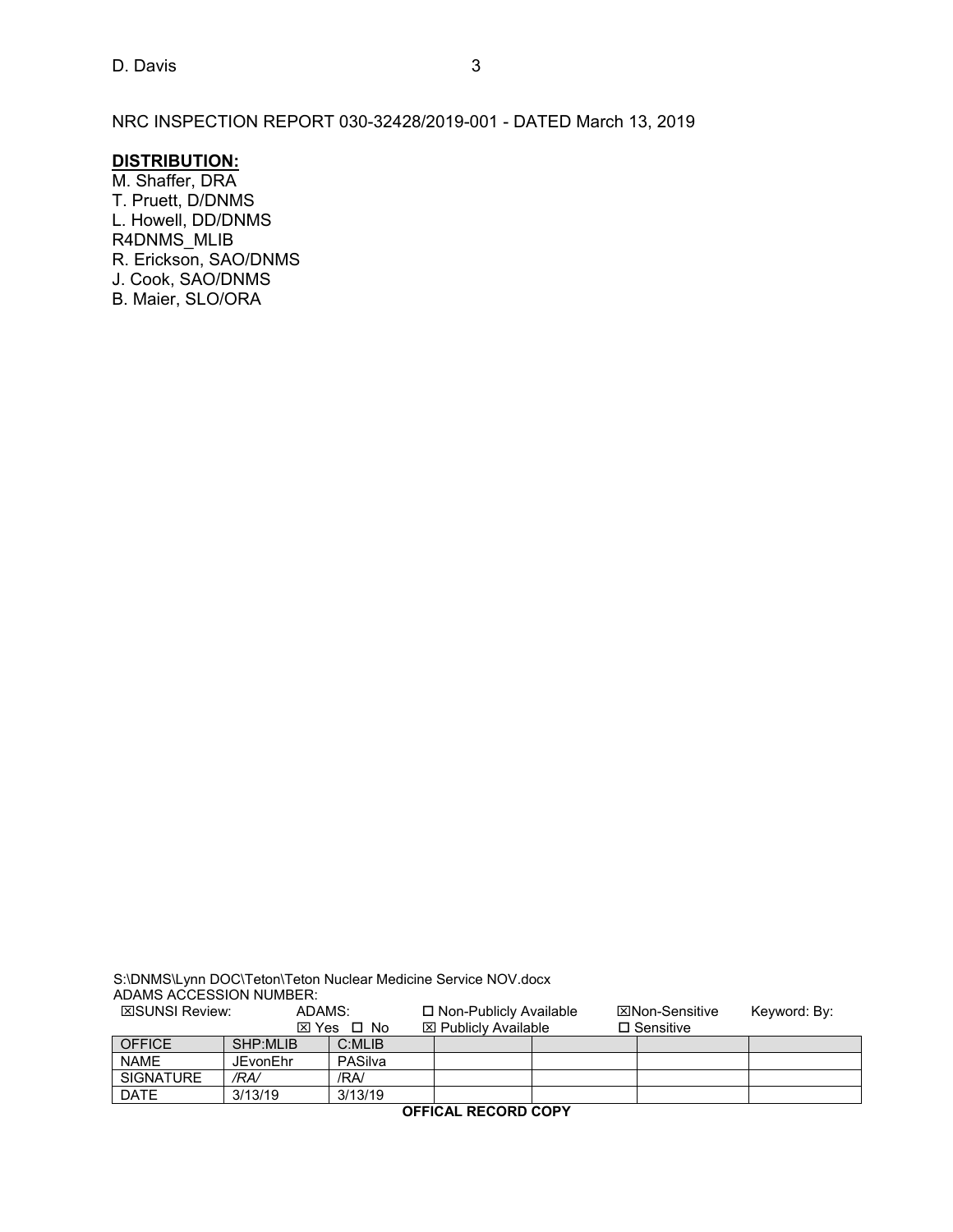## NOTICE OF VIOLATION

Teton Nuclear Medicine Service, LLC No.: 030-32428 Idaho Falls, ID License No.: 11-27404-01

During an NRC inspection conducted on February 14, 2018, two violations of NRC requirements were identified. In accordance with the NRC Enforcement Policy, the violations are listed below:

A) 10 CFR 35.70(a) requires that in addition to the surveys required by 10 CFR Part 20, a licensee shall survey with a radiation detection survey instrument at the end of each day of use. A licensee shall survey all areas where unsealed byproduct material requiring a written directive was prepared for use or administered.

Contrary to the above, on numerous occasions between October 15, 2015, and February 14, 2018, the licensee failed to survey with a radiation detection survey instrument at the end of each day of use in all areas where unsealed byproduct material requiring a written directive was prepared for use or administered. Specifically, the licensee conducted beginning of day surveys in its locations of use for unsealed radioactive material, but did not conduct any survey at the end of each day in accordance with 10 CFR 35.70(a).

This is a Severity Level IV violation (NRC Enforcement Policy Section 6.3.d)

B) 10 CFR 35.92(a) requires, in part, that a licensee may hold byproduct material with a physical half-life of less than or equal to 120 days for decay-in-storage before disposal without regard it its radioactivity if it monitors byproduct material at the surface before disposal and determines that its radioactivity cannot be distinguished from the background radiation level with an appropriate radiation detection survey meter set on its most sensitive scale and with no interposed shielding.

Contrary to the above, on numerous occasions between October 15, 2015, and February 14, 2018, the licensee held byproduct material with a physical half-life of less than or equal to 120 days for decay-in-storage before disposal without regard it its radioactivity and failed to monitor the byproduct material at the surface before disposal and determine that its radioactivity cannot be distinguished from the background radiation level with an appropriate radiation detection survey meter set on its most sensitive scale and with no interposed shielding. Specifically, the licensee was disposing of (non-sharp) materials and equipment such as gloves, linens, IV-tubing, and other articles potentially contaminated with byproduct material with a half-life less than 120 days as non-radioactive without any survey or evaluation of the material.

This is a Severity Level IV violation (NRC Enforcement Policy Section 6.3.d)

Pursuant to the provisions of 10 CFR 2.201, Teton Nuclear Medicine Service, LLC is hereby required to submit a written statement or explanation to the U.S. Nuclear Regulatory Commission, ATTN: Document Control Desk, Washington, DC 20555-0001, with a copy to the Regional Administrator, Region IV, 1600 E. Lamar Blvd., Arlington, Texas 76011, within 30 days of the date of the letter transmitting this Notice of Violation (Notice). This reply should be clearly marked as a "Reply to a Notice of Violation" and should include: (1) the reason for the violations, or, if contested, the basis for disputing the violation or severity level; (2) the corrective steps that